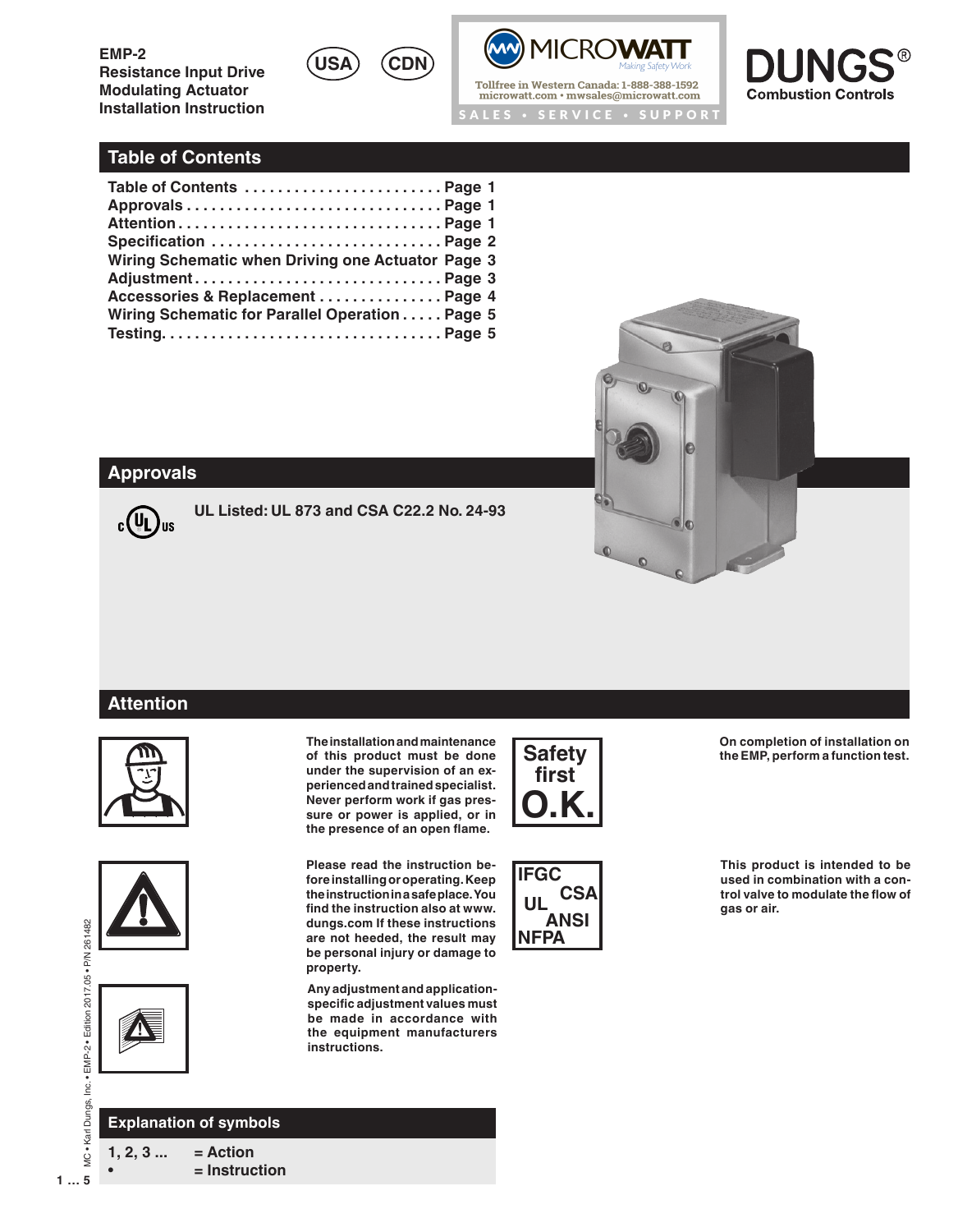# **Specification**

**EMP-2** These actuators integrate an AE 504 paralleling relay, which allows an input resistance signal to drive the motor or slave actuating for damper control or valve control applications where it is desirable to move the crank arm in either direction, or to stop it at any point.



**Ratings for Actuator Electrical Ratings** 120 VAC (+10 % / -15 %); 60 Hz **Electrical Connection** 1/2" NPT conduit knockout **Power Consumption** 78 VA

**Auxilary Switch Ratings** 5.8 A Running; 34.8 A locked rotor



+136

#### **Cycling Rate:**

EMP is rated for 100 % duty cycling & continous cycle. Cycle life rating is 100,000 cycles (0-90°/cycle).

#### **Ambient Temperature**

-40 °F to +136 °F (-40 °C to + 58 °C) Note: Surface temperature during normal operation can reach 40 °F above ambient.

**Enviroment** NEMA Type 1

#### **Mounting Position**

multipoised (best not to have shaft pointing downwards)

#### **Ratings for AE-504 Power**

24 VAC, 50/60 Hz, 5 VA, normally supplied from an actuator. Line voltage actuator must have built in transformer. Not suitable for high torque motors.

#### **Input Signal**

100 to 135 ohm or 136-1000 ohm potentiometer. For use with 100 ohm internal feedback resister.

#### **Slave Actuating**

Up to 3 actuators, each with AE-504. NOTE: For 1000 ohm input applications, the AE 504 still needs AM 332 (100 ohm external slidewire) for 100 ohm feedback.

#### **Impedance**

50 ohms @ 0 VAC, 350 ohms @ 12 VAC

| Model No. | Order No. | Travel       | <b>Description</b> | Timing (s)      | Torque<br>$(in.- lbs.)$ | <b>Weight Lbs.</b><br>(actual/shipping) |
|-----------|-----------|--------------|--------------------|-----------------|-------------------------|-----------------------------------------|
| EMP-423-2 | 267228    | $90^\circ$   | Fixed timing       | 12 <sub>s</sub> | 60                      | 9/10                                    |
| EMP-424-2 | 267204    | $90^{\circ}$ | Adjustable timing  | $12 s^*$        | 60                      | 9/10                                    |
| EMP-453-2 | 267208    | $90^\circ$   | Fixed timing       | 40 s            | 220                     | 9/10                                    |
| EMP 454-2 | 267212    | $90^{\circ}$ | Adjustabletiming   | 40 s*           | 220                     | 9/10                                    |

\* up to ten times the set timing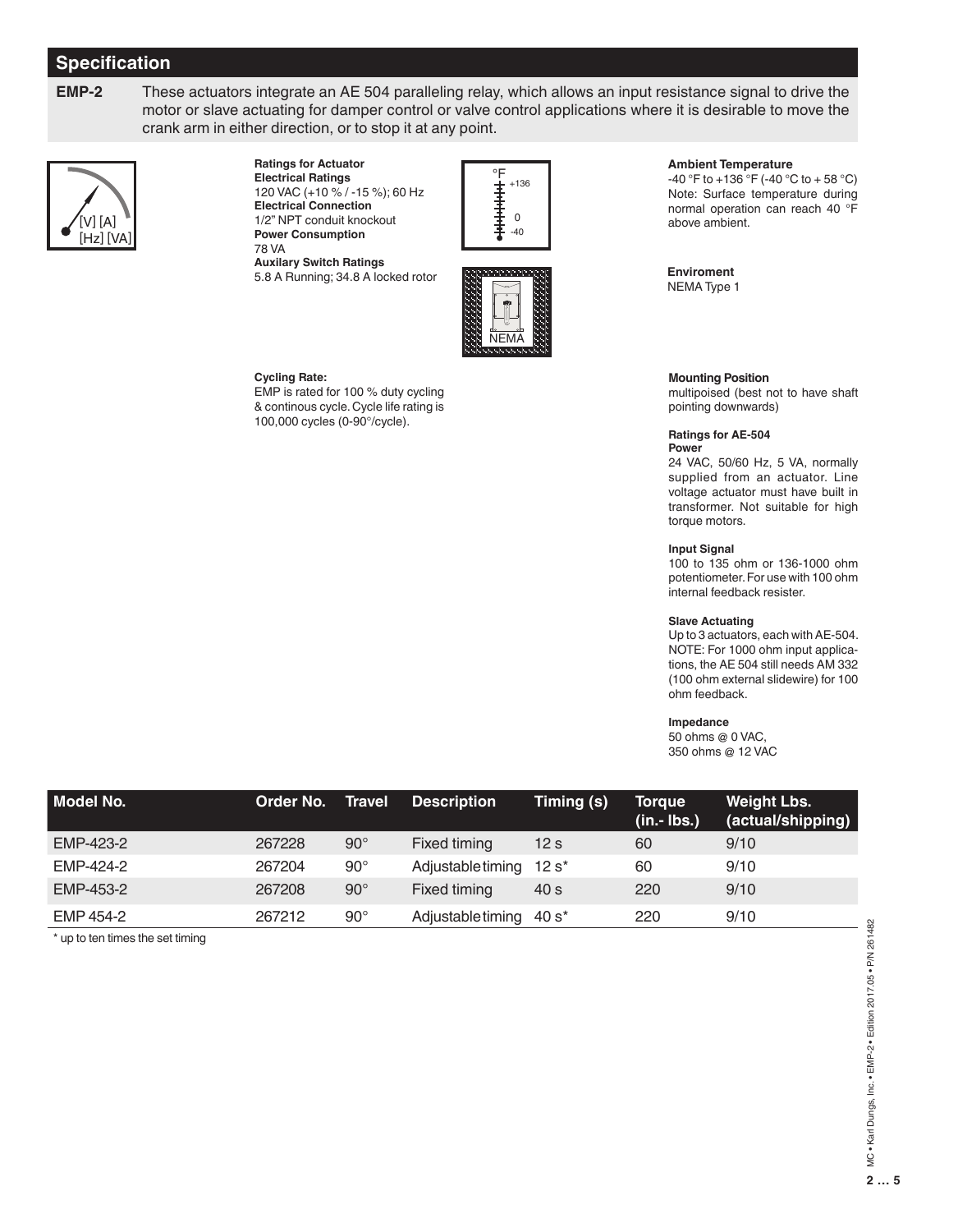## **Wiring Schematic when Driving one Actuator**



 $\Delta$  Transmitting potentiometer typically AM-332 on actuator, manual potentiometer, or 135 ohm slidewire controller.

 $2\Delta$  Shaft rotates CW

<u>3∖</u> Shaft rotates CCW

Remove the two 680 ohm 0.5 W resistors and a 50 ohm resistor form the terminals  $\cdot$  lerminal #6 is LOW FIRE contact.

- This wiring diagram shows clockwise rotation to LOW fire, counterclockwise rotation to HIGH fire. As viewed from the front.
- Terminal # 1 is COMMON of the SPDT auxiliary switch
- Terminal # 5 is HIGH FIRE contact
- 
- Do NOT apply voltage across the slidewire.

# **Adjustment**

#### **Limit Switch**

The counterclockwise limit switch is factory set to stop the actuator after 90° of travel. This setting can be changed in the field. To adjust the limit switch, removing the top metal cover, and locate the small opening next to the terminal block and positioned **between terminals 3 and 4.** Insert a flathead screwdriver through this opening and turn the cam clockwise as seen from the shaft end of the actuator to increase the degree of actuator rotation up to a maximum of 320°. Each click

of the cam represents about 3° change in actuator rotation. Attempting to adjust for more than 320° rotation will result in both limit switches opening in the clockwise end of the actuator rotation, and the unit will no longer operate. The clockwise limit switch is fixed and cannot be field adjusted.

**Do not adjust the limit switch beyond 90° unless the standard slidewire has been replaced with a 180° slidewire.**

#### **Auxiliary Switch**

An adjustable cam operated SPDT switch is built into each actuator. The switch is factory set to operate at the clockwise end of the actuator rotation, making terminal 1 to terminal 6. As the cam turns counterclockwise from this point, the cam follower drops, breaking 1 to 6 and making 1 to 5. To adjust

the auxiliary switch, removing the top metal cover, and locate the small opening next to the terminal block and positioned **next to terminal 1**. Insert a flathead screwdriver through this opening and turning the disc clockwise as seen from shaft end of the actuator causes the switch to operate nearer the counterclockwise end of actuator rotation. Each click of the cam represents about 3° change in operating point. NOTE: After turning the disc, remove back plate and reposition the wiper; it will need to be repositioned back to zero.

**Speed Adjustment** (EMP-424-1 & EMP-454-1 only) Actuator timing is varied by a slotted adjustment screw on the lower left side of the shaft (Models 424 & 454 only) housing. Turning the screw clockwise decreases the speed. If the adjustment screw is turned too far clockwise, the motor will stall but will not be damaged. If stalling occurs, turn the screw counterclockwise until the motor resumes operation. Total adjustment is normally 3-1/2 turns.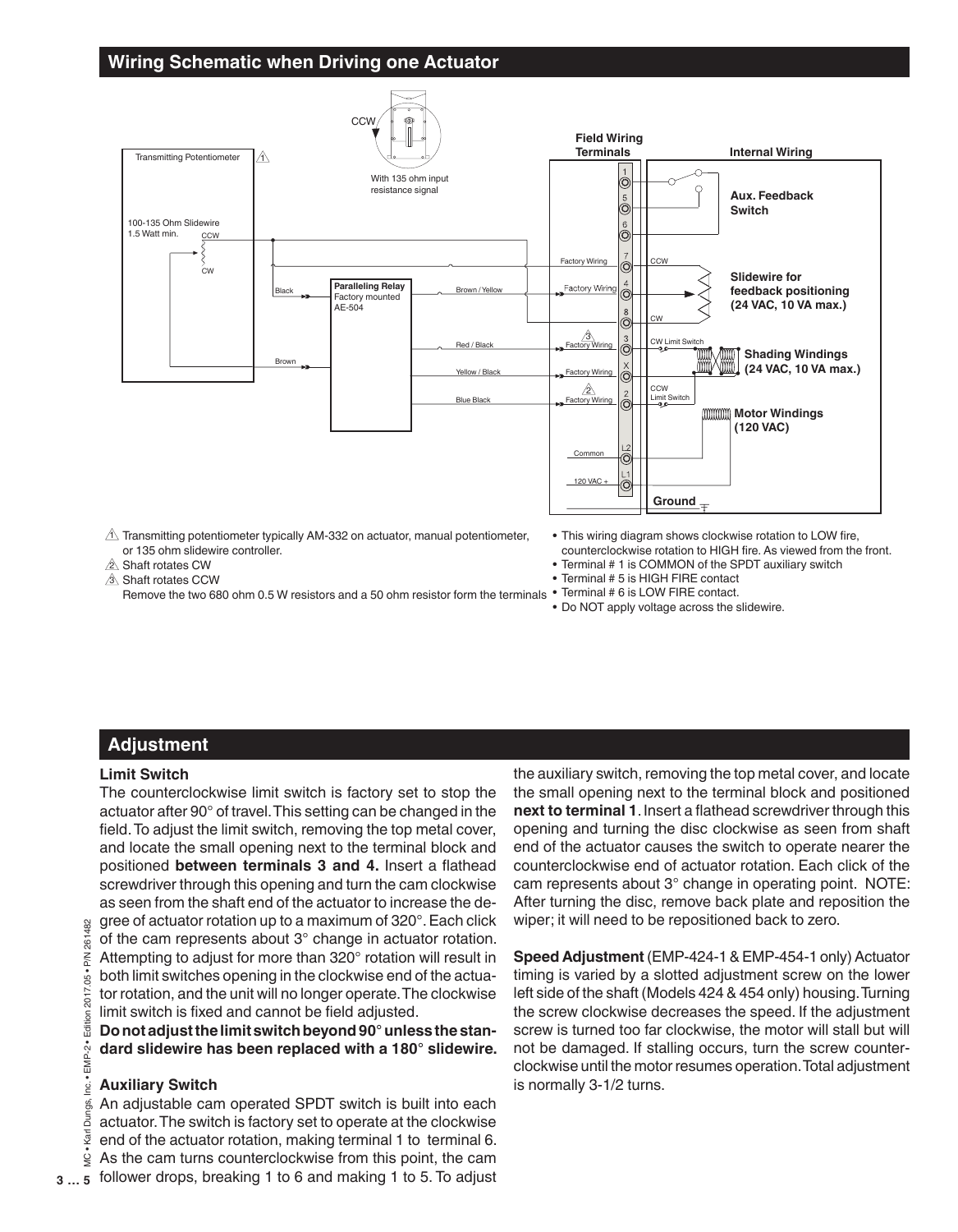# **Accessories & Replacement**

| Model #       | <b>Description</b>                                                                                   | Order No. |     |
|---------------|------------------------------------------------------------------------------------------------------|-----------|-----|
| AM-321-0-2    | Auxiliary feedback switch. Two independent SPDT<br>snap switches for position feedback               | 269234    |     |
| ADDA-259-010  | 135 ohm slidewire; 90 deg                                                                            | 267194    |     |
| ADDA-274-010  | 1000 ohm slidewire; 90 deg                                                                           | 269221    |     |
| ADDA-38-010   | 100 ohm slidewire; 180 deg                                                                           | 269241    |     |
| ADDA-902-5    | 100 ohm 90 deg slidewire and wiper arm kit                                                           | 269220    |     |
| AM 332-102-1  | 100 Slidewire potentiometer for position indicat-<br>ing or paralleling (same housing as AM 321-0-2) | 269236    |     |
| AM 301        | 90 deg mounting bracket                                                                              | 267191    |     |
| AE 504        | Paralleling Relay for driving up to 3 actuators with<br>one input signal (comes standard)            | 269237    |     |
| AM 132        | 5/16" hole; ball joint linkage-swivel connector for<br>non-parallel linking                          | 269232    |     |
| AM 122        | 5/16" hole; straight linkage connector for parallel<br>linking                                       | 269233    | ECO |
| <b>AM 113</b> | 1/2" crank arm                                                                                       | 267224    |     |
| AM 116        | 1/2" splined crank arm (not shown)                                                                   | 267242    |     |
| AM 125        | 5/16" diameter rod (20"long)                                                                         | 267223    |     |
| AM 363        | <b>NEMA 4 Cover</b>                                                                                  | 269239    |     |